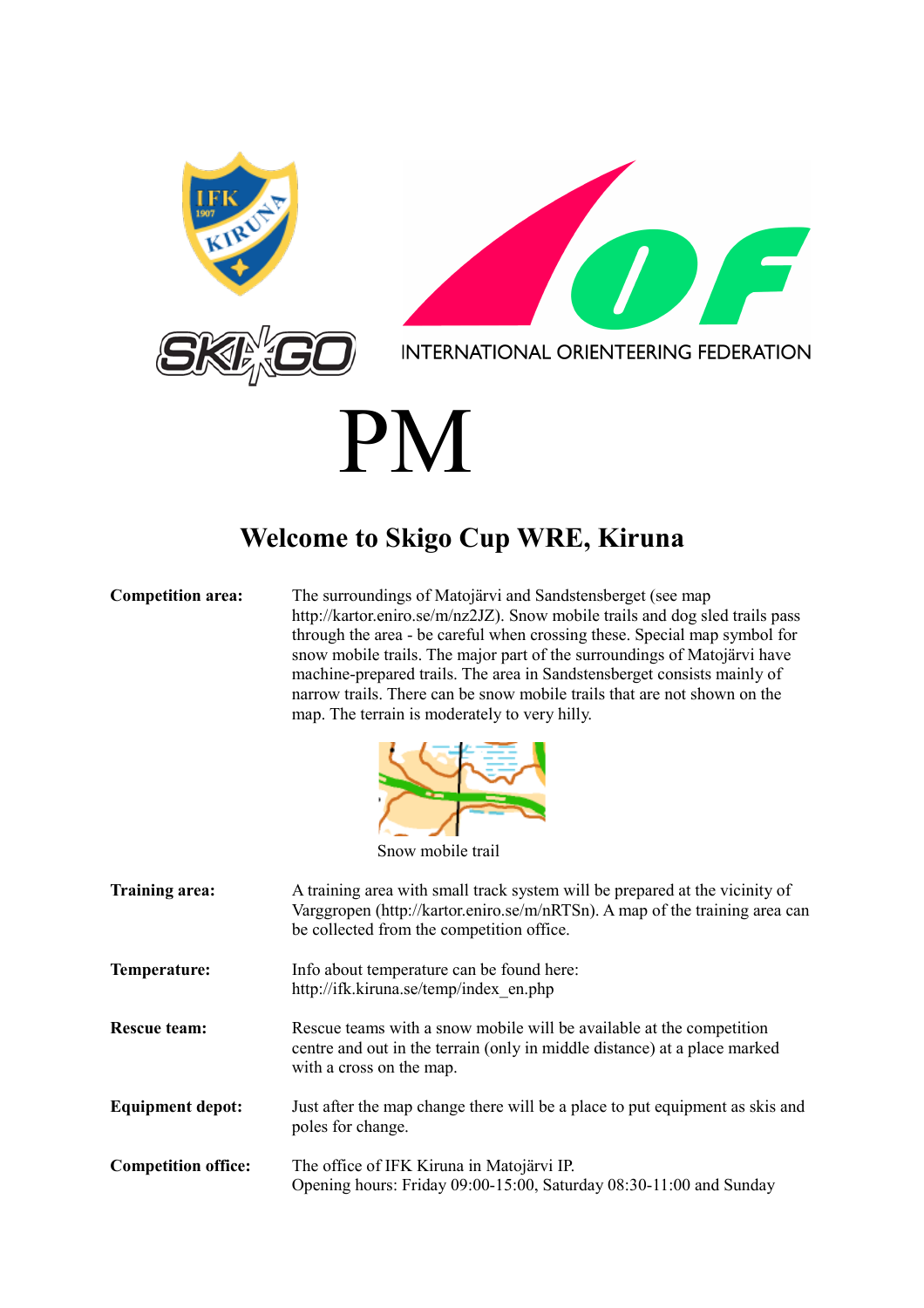|                                           | $08:30-11:00$ .<br>There you can get club envelopes with start numbers and rental cards.<br>Payment of the entry fee can be made there. There you can also buy a start<br>in open recreation classes.                                                                                                                                                                                                                                                                                                                                                                                                                                                                                                                                                                                                                                       |
|-------------------------------------------|---------------------------------------------------------------------------------------------------------------------------------------------------------------------------------------------------------------------------------------------------------------------------------------------------------------------------------------------------------------------------------------------------------------------------------------------------------------------------------------------------------------------------------------------------------------------------------------------------------------------------------------------------------------------------------------------------------------------------------------------------------------------------------------------------------------------------------------------|
| <b>Waxing sheds:</b>                      | There are three waxing sheds in vicinity of the competition center. One<br>waxing shed will be open for free for all Saturday to Sunday. The other two<br>can be rented from Friday to Sunday. It costs 225 Euro to rent a shed from<br>Friday to Sunday. E-mail a request to $\frac{annalan@ifkkiruna.se}{air}$ if you want to<br>rent a shed. National teams have priority.                                                                                                                                                                                                                                                                                                                                                                                                                                                               |
| <b>Shower and</b><br>changing facilities: | Högalidskolan (http://goo.gl/maps/lGQ0g).                                                                                                                                                                                                                                                                                                                                                                                                                                                                                                                                                                                                                                                                                                                                                                                                   |
| <b>First start:</b>                       | Saturday: H21E mass start 10:00, D21E mass start 10:10. Other classes start<br>from 11:15.<br>Sunday: H21E and D21E start 11:00. Other classes 10:00.                                                                                                                                                                                                                                                                                                                                                                                                                                                                                                                                                                                                                                                                                       |
| Map:                                      | Laser printed in scale 1:5000. Contour interval 5 m. Map size A4. The map<br>was revised 2013.                                                                                                                                                                                                                                                                                                                                                                                                                                                                                                                                                                                                                                                                                                                                              |
| <b>Start numbers:</b>                     | All classes will have start numbers. They can be found in the club<br>envelopes that can be collected from the competition office. The start<br>numbers must be worn on the left leg. H21E and D21E get start numbers for<br>Saturday and Sunday. Others keep the same number from Saturday to<br>Sunday.                                                                                                                                                                                                                                                                                                                                                                                                                                                                                                                                   |
| <b>Rental cards:</b>                      | They can be found in the club envelopes that can be collected from the<br>competition office. The rental cards must be returned after the<br>competitions. If you participate for two days you return it after the second<br>day. If you only participate on the first day you return it after the first day.<br>The charge for a card not returned is 500 SEK (56 Euro).<br>In WRE-classes H21E and D21E SI-cards version 5 or version 8 may not<br>be used. Those with such cards will get new ones in the club envelope.<br>They must als be reurned.                                                                                                                                                                                                                                                                                    |
| Start:                                    | The starting place is in view of competition center both days. Start list will<br>be found at the competition center and on<br>http://eventor.orientering.se/Events/Show/7934. Check that your card<br>number is the same as your card number printed on the start list.                                                                                                                                                                                                                                                                                                                                                                                                                                                                                                                                                                    |
| <b>Starting procedures:</b>               | Mass start WRE-classes H21E and D21E:<br>Clear and check the card at the marked places. It is the competitor's<br>responsibility to use the correct card number. Using a card with the wrong<br>number could lead to disqualification.<br>The start personnel show the competitior to the right place based on start<br>number. The map is handed to the competitors left hand behind the back<br>about 1-2 minutes before start.15 seconds before the start signal the start<br>personnel will give a signal that the competitor can put the map into the<br>map holder. After the start signal the competitors can start. The first 70<br>meters no skating is allowed. The distance to the start point (marked with a<br>flag) is about 75 m. The start will be recorded by a video camera.<br>Interval start WRE classes H21E och D21E: |
|                                           | Clear of card is done at marked places. It is the competitor's                                                                                                                                                                                                                                                                                                                                                                                                                                                                                                                                                                                                                                                                                                                                                                              |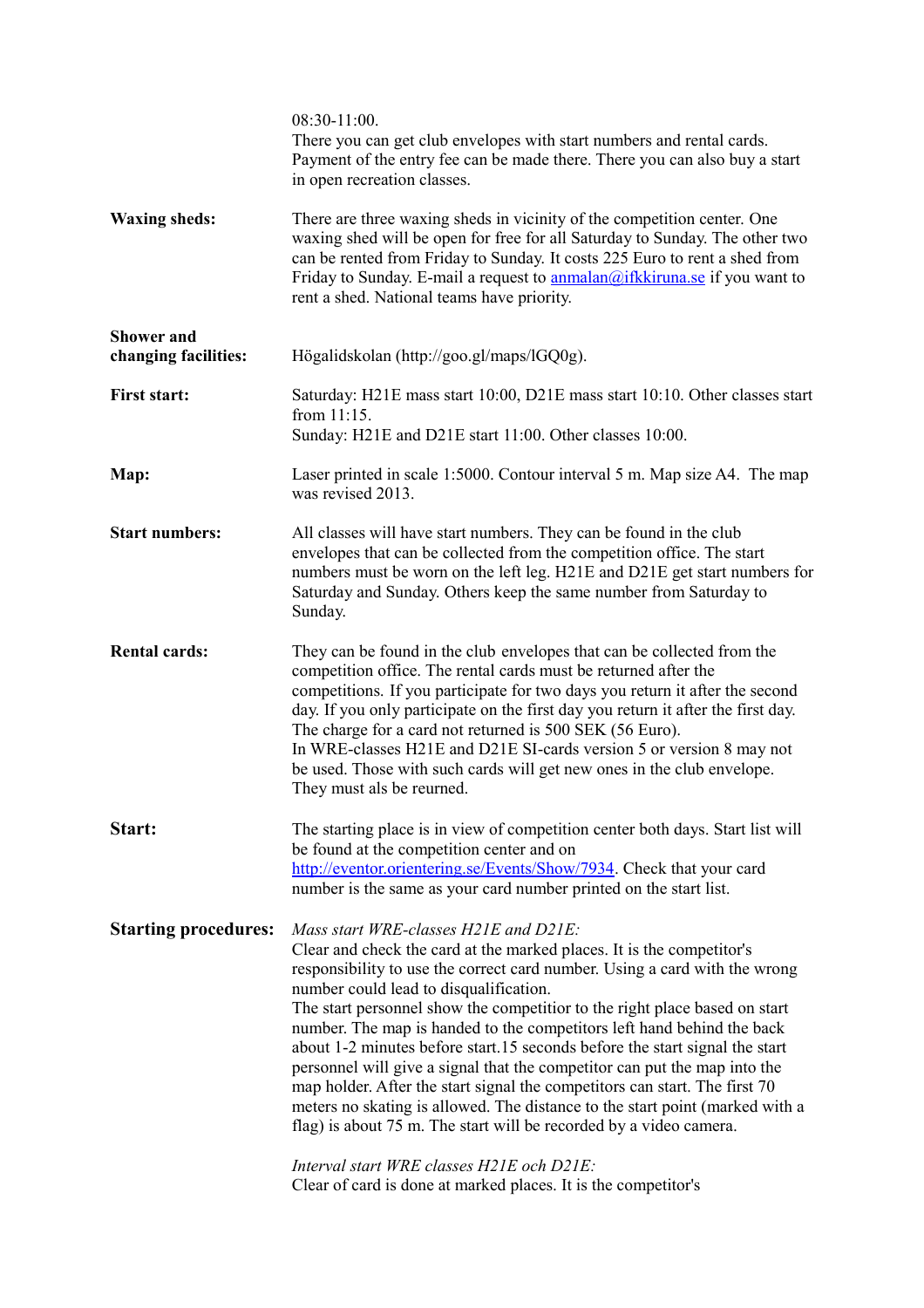|                      | responsibility to use the correct card number. Using a card with the wrong<br>number could lead to disqualification.<br>At -3 min the competitor's name is called and the card is checked. Those<br>who are to wear GPS-units put them on. At -2 min the card is checked<br>again. 15 sec before the start the competitor will receive the map from the<br>start personnel.                                                                                                                                                                   |
|----------------------|-----------------------------------------------------------------------------------------------------------------------------------------------------------------------------------------------------------------------------------------------------------------------------------------------------------------------------------------------------------------------------------------------------------------------------------------------------------------------------------------------------------------------------------------------|
|                      | Interval start other classes except open recreation classes:<br>Clear of card is done at marked places. It is the competitor's<br>responsibility to use the correct card number. Using a card with the wrong<br>number could lead to disqualification.<br>At -3 min the competitor's name is called and the card is checked. At -2<br>min the card is checked again. 1 min before the start the competitor can<br>take the map from the map box.                                                                                              |
|                      | Start open recreation classes:<br>Clear and check of card is done at marked places. It is the competitor's<br>responsibility to use the correct card number. Using a card with the wrong<br>number could lead to disqualification.<br>Free start time. Start punch is made at marked place.                                                                                                                                                                                                                                                   |
|                      | The clock at the start shows competition time.                                                                                                                                                                                                                                                                                                                                                                                                                                                                                                |
| Finish:              | Mass start D21E and H21E:<br>The placing for the ten first competitors at the finish is decided by<br>crossing the finish line with the front foot. After that a finish punch must<br>be made following the instructions of the finish personnel. After the ten<br>first competitors the finish punch decide the placing. The time is<br>taken at the finish punch. The passage across the finish line is recorded by a<br>video camera. There are three finish lanes. Change of finish lane is not<br>allowed unless overtaken a competitor. |
|                      | Interval start:<br>The time is taken to the finish unit punch.<br>There are three finish units: one for each finish lane. Change of finish lane<br>is not allowed unless overtaken a competitor.                                                                                                                                                                                                                                                                                                                                              |
| <b>GPS</b> tracking: | The organizer choose 17 men and 13 women from H21E and D21E that<br>shall wear GPS-units for realtime tracking on Internet. In the masstart the<br>start personnel puts GPS-units on at about 09:45 at special marked place. In<br>the individual start the GPS-units are put on at the -3 min-line. A list over<br>those, who are going to wear the units will be posted at the competition<br>center and on http://eventor.orientering.se/Events/Show/7934                                                                                  |
| Map change:          | The mass start for H21E and D21E will take the form of a one-man-relay<br>with three forked laps. There is a map change after lap 1 and lap 2.<br>Remember to punch the control with number 200 before the map change in<br>the stadium. At the map change the topmost map is taken from the position<br>marked with the competitor's start number on the plank. If the map is<br>missing or damaged inform an official who will give you the map<br>for the lap you are going to ski.                                                        |
|                      | On Saturday the map change for classes H35, H20E, H18E, ÖM8, H45,<br>H16, H55, D18E and D35 is done by turning the map over on the map<br>holder. Of course the control 200 must be punched on these classes also.                                                                                                                                                                                                                                                                                                                            |